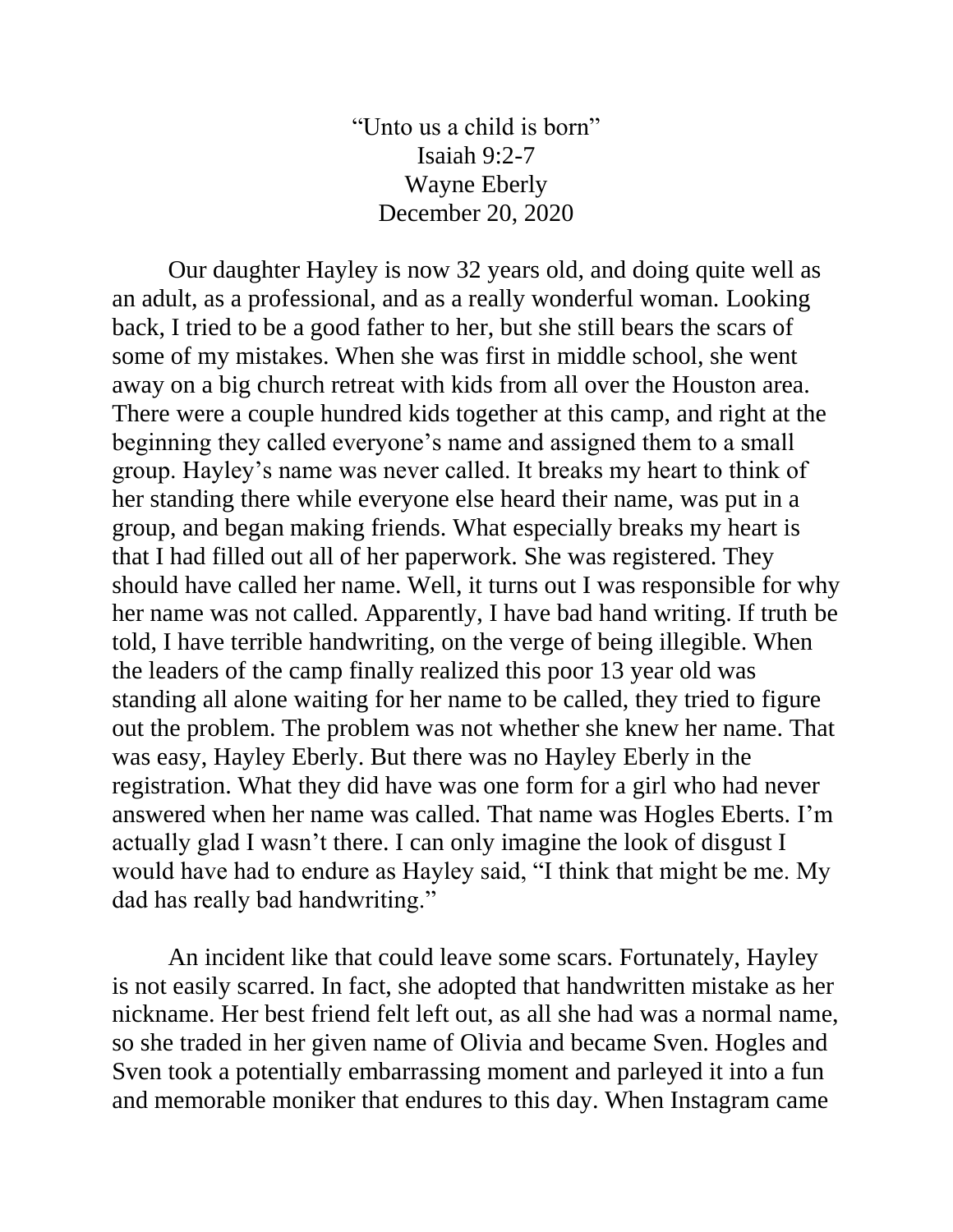into being, Hayley chose to go by Hogles Eberts. All I can say is I am so thankful that this girl has resiliency and a sense of humor.

Four years ago, our oldest son Jake turned 32. Jake has always loved sports. I wanted to do something fun for his birthday, and so I bought him a basketball jersey. When he was growing up we lived in California, and everyone in California during the 1980's loved the Los Angeles Lakers. And the star of the Lakers wore number 32. You might remember him. His name was Earvin Johnson. You can't really blame him for doing what Hayley did and adopting a new name. Nobody knows him as Earvin Johnson. He's Magic. For Jake's 32nd birthday, I sent him a Magic Johnson jersey, #32. I also sent him a subscription to Sports Illustrated. We used to wait every Friday for SI to arrive in the mail, and we raced to see who got to read it first. I was pretty happy. I'm not the world's best gift giver, but I felt like I got it right for Jake's 32nd birthday.

When we visited him that spring, I was sitting in his apartment, killing time while he got ready. On his coffee table was a magazine. It was Sports Illustrated. It was the very magazine I ordered for him. I picked it up and was feeling sentimental. I love our kids. Even something as small as a magazine gets me emotional. As I was looking at his magazine, I saw the mailing label. All of the sudden I let out an audible gasp. I couldn't believe my eyes. The magazine was addressed to Salo Eberts. Apparently, in the course of 15 years my handwriting had not improved one bit. In fact, my handwriting has probably gotten worse!

I took a picture and sent it to the whole family, figuring it would get a laugh. Hayley Eberly, who is now Hayley Gilbert, her married name, wrote back. Good old Hogles Eberts, seeing that her brother was now Salo Eberts, she wrote. "Good one Dad. You're the king of the long play." I had not heard that phrase before, but apparently in her mind I had this all planned out way back when I misspelled her name in 2000, so much so that in 2017 she thought I had put an exclamation mark by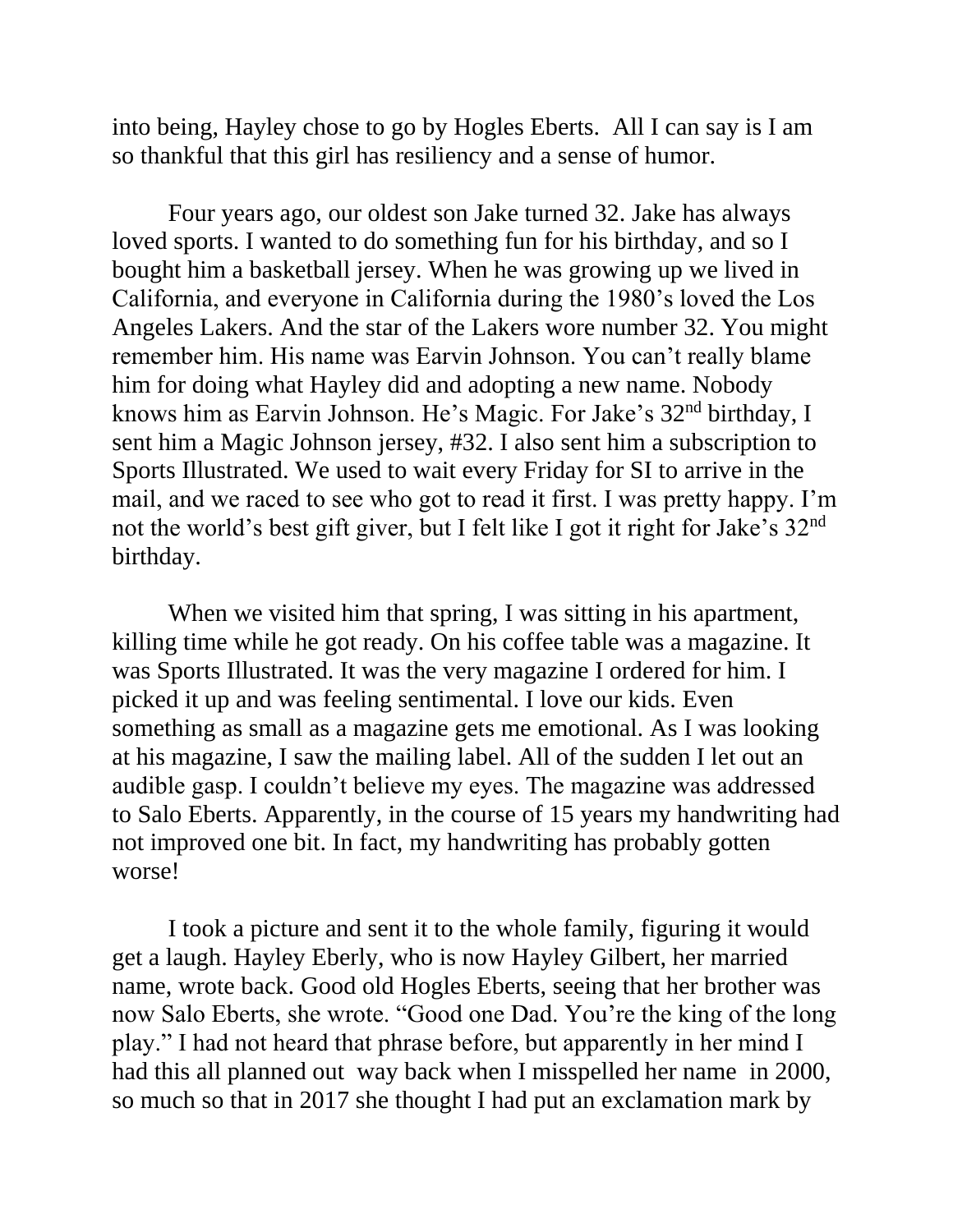mangling her brother's name as well. She called it the long play. If only I was clever enough to have planned it all.

Hogles Eberts said I'm the king of the long play. I like that. I like that, even I know it's not the truth. This morning I want to tell you about the real king of the long play. And this king's long play was not played out over seventeen years. For us seventeen years might seem like a long play. But the long play I'm talking about is quite a bit longer than seventeen years. It is longer than seventy years. It is longer than seven hundred years. This is a real long play. Because it concerns you and me, I hope you will enjoy hearing about the long play that is before us this morning. And I hope you will be filled with wonder and awe for the King of the long play.

Isaiah the prophet is at the center of this long play. During the time when Ahaz was the king of Judah, sometime around 725 BCE, there was a crisis. During this time in the history of God's people, the nation of Israel had been divided into a northern and a southern kingdom. The northern kingdom continued to be referred to as Israel, and the southern kingdom was known as Judah. The kingdoms were divided, and that often resulted in them fighting against each other. When Ahaz was the king of Judah, one of the other nations, Aram joined forced with the northern kingdom, Israel, and they launched an offensive against Judah, the southern kingdom. The capitol city of Judah was Jerusalem, so this meant Jerusalem was under attack. This is all found beginning in chapter seven of Isaiah. When the offensive was launched we are told the people of Judah were shaken, as the trees of the forest are shaken by the wind. They were afraid. But then Isaiah the prophet appeared to Ahaz the king and said, "Be careful, keep calm and do not be afraid." Isaiah told the king that they would not be defeated. All they had to do was stand firm and trust God.

God wants to be sure Ahaz knows that he can trust God, so God gives Ahaz a sign. The wording of the sign given to Ahaz might sound familiar to you. The sign is that a child will be born. And before this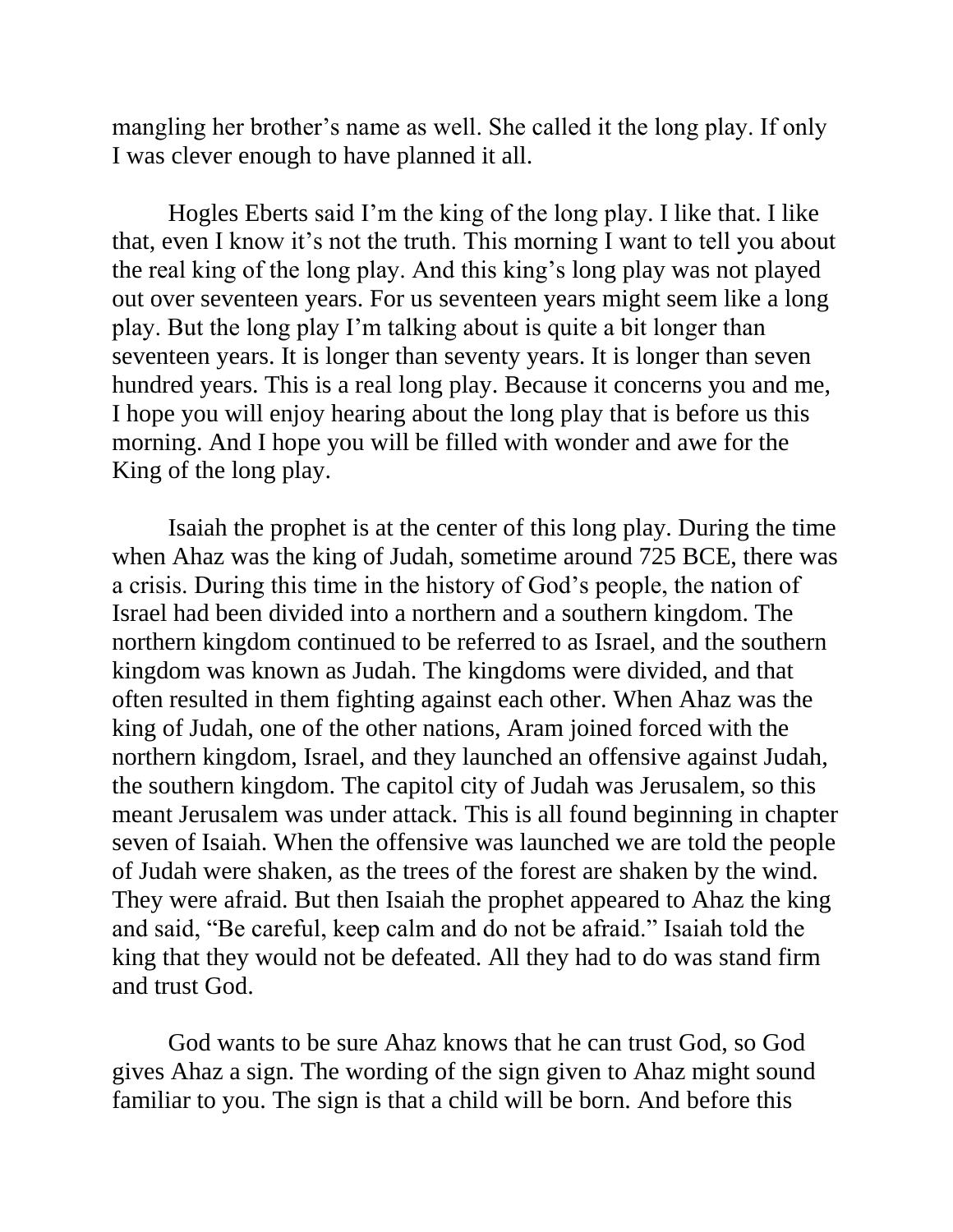child even has a chance to start growing, the two kingdoms that are threatening Judah with their military might, they are going to falter and fail and be laid to waste. The reason I say you might be familiar with the promise of this child being born is that the actual passage, Isaiah 7:14 says, "Therefore the Lord himself will give you a sign: The virgin will be with child and will give birth to a son, and will call him Immanuel."

That promised birth of a child seems to be the impetus for the passage before us in Isaiah 9. As that child was born, as the promise literally came to life, a song of thanksgiving greeted the birth of the child. "The people walking in darkness have seen a great light; on those living in the land of the shadow of death a light has dawned….For as in the day of Midian's defeat, you have shattered the yoke that burdens them, the bar across their shoulders, the rod of the oppressors." How? "For to us a child is born, to us a son is given, and the government will be on his shoulders. And he will be called Wonderful Counselor, Mighty God, Everlasting Father, Prince of Peace." (Isaiah 9:2-7 selected)

It all played out in real time for Ahaz and the people of Judah. Their enemies rose up in battle, a child was born, the enemies were scattered, and the hopes placed in this child who was born were realized by peace and protection for an embattled people. This all played out for the kingdom of Judah in the days of Ahaz the king and Isaiah the prophet. But this morning, as we read this passage, we have the privilege of not only hearing about the play that was played out in the time of Isaiah, we have the privilege of exploring the long play of which this play is just one little part.

Because the play before us today, the one that took place during the time of Isaiah and Ahaz, because the play before us concerns the birth of a child, this passage invites us to go way back in the history of God's people, back to the forming of the nation Israel, back to the call God gave to a man named Abraham, back to the beginning of the call to Abraham when his name was still Abram. God called Abram and his wife Sarai to leave their country and follow God on a journey of faith.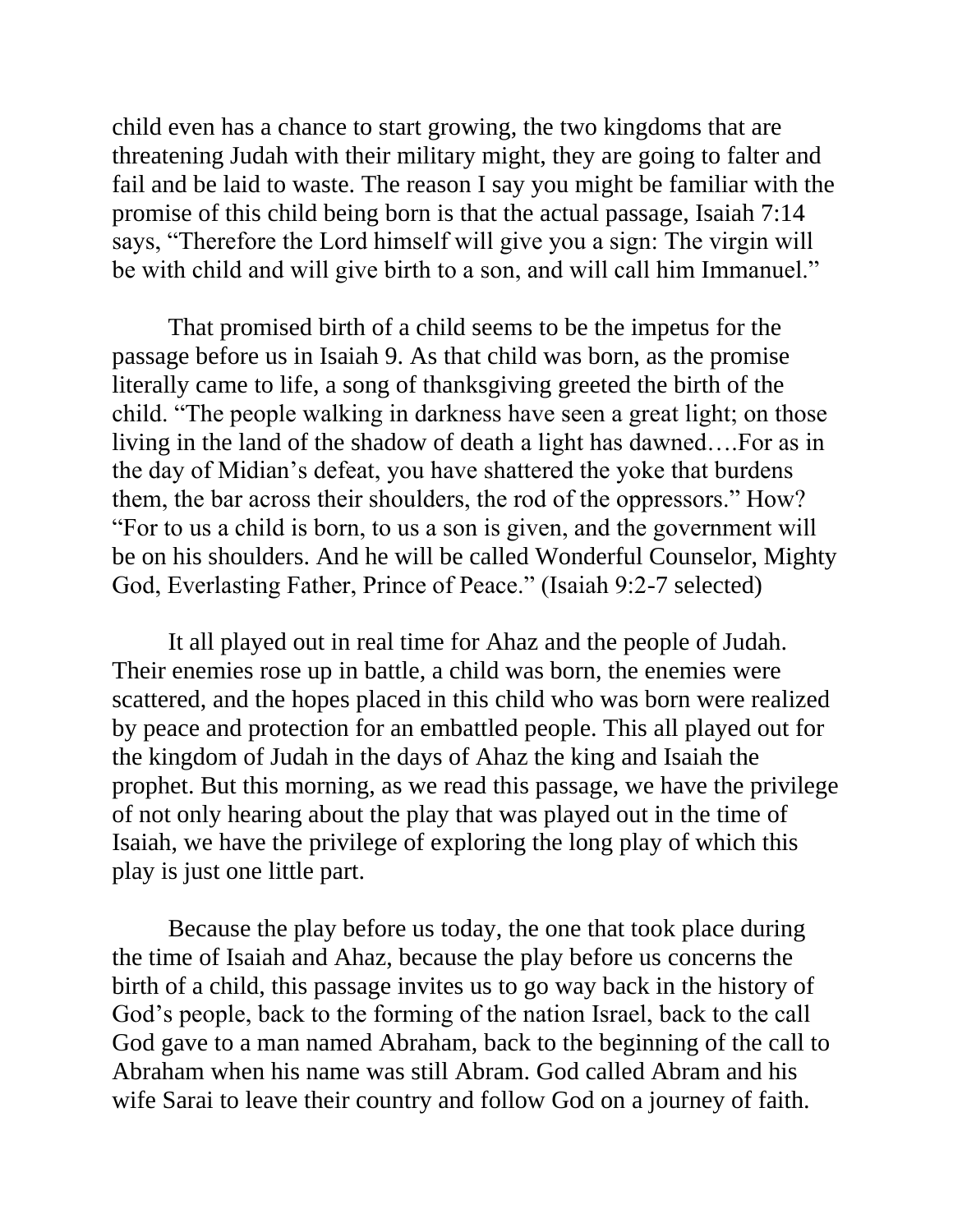God sent Abram with a promise. "I will make you a great nation and I will bless you; I will make you great, and you will be a blessing. I will bless those who bless you, and whoever curses you I will curse; and all peoples on earth will be blessed by you." (Genesis 12:1-3) How will Abram become a great nation? Though his offspring, of course. He will have descendants. But we have already been let in on the tension that is at the center of the dramatic story of Abram and Sarai. They have no children. They have no descendants. And they are old. They are both convinced they are past the point of having children. To an old and aged couple God says you will have descendants.

As with Ahaz, God promises a child will be born. For Ahaz that birth of a child happens relatively quickly. For Abram and Sarai, not so much. Not so fast. It takes some twenty five years for their child to be born. By the time the child is born they are obviously older than when they began, Sarah is somewhere around 90 and Abraham is a centurion, a full 100 years old when their child is born. But the child is born. His name is Isaac. His name means laughter. There is great rejoicing.

There is great rejoicing until there is one little hiccup. This little hiccup occurs in Genesis 22. As I remind you of this story, I guess I should say to trust in God's long play, you really have to have faith. You have to have faith because things happen that just don't make sense. As I say that, I realize how much it hurts when the things of life don't make sense. I am hoping that we don't give up on God when things do not make sense. What we will see this morning is that God is making a long play that will ultimately bring the greatest blessing to humanity, to all of humanity. But along the way there are mysteries so deep we struggle to understand. Like the day God tested Abraham in Genesis 22 and said, "Take your son, your only son, Isaac, whom you love, and go to the region of Moriah. Sacrifice him there as a burnt offering." (Genesis 22:2) For this long play to play out, we have to make the journey with Abraham, and with Isaac, up the mysterious Mount Moriah. Isaac will be bound on the altar on Mount Moriah and Abraham will raise the knife…only to find out at the crucial moment that God has something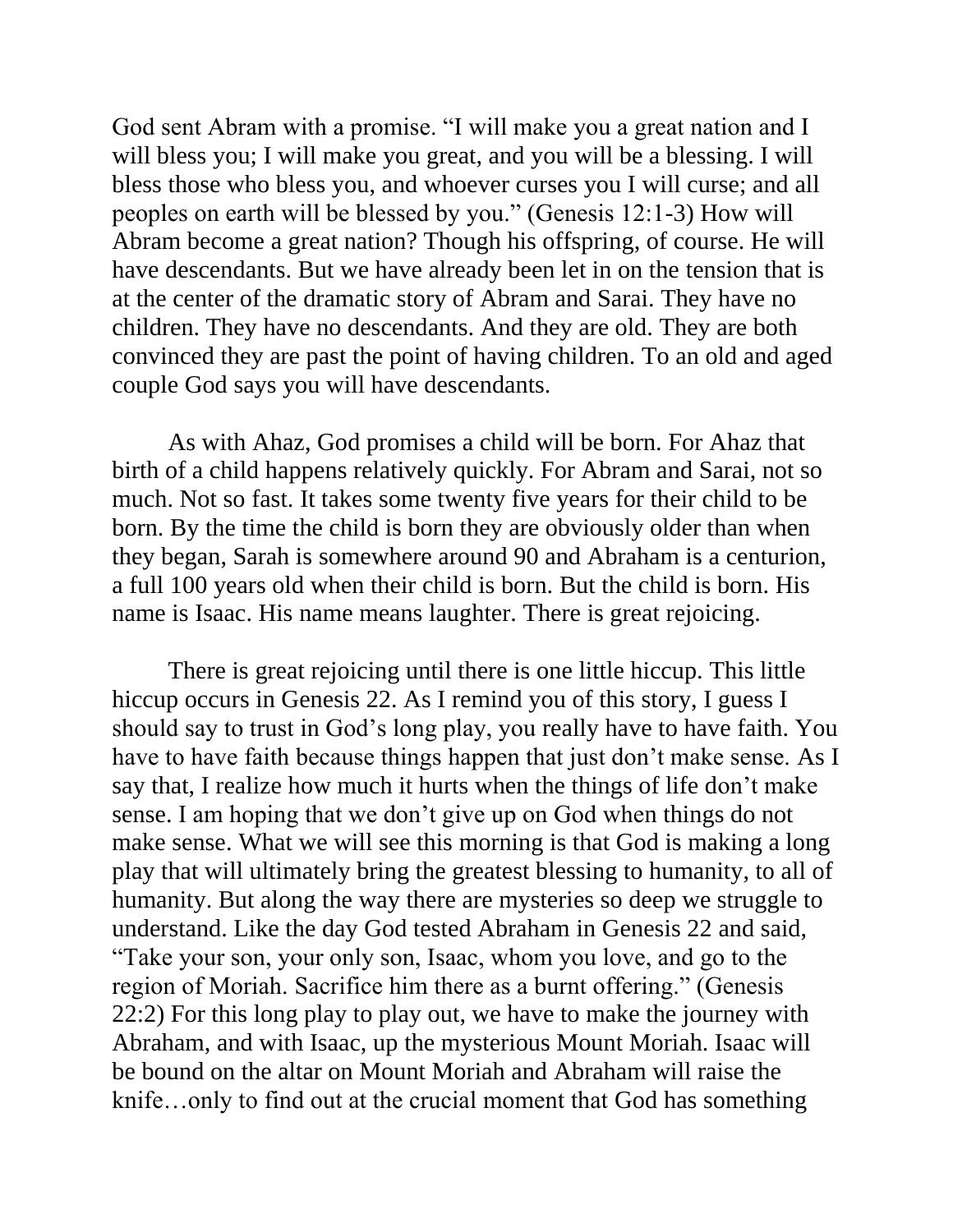else in store. What we discover is that God did not send Abraham up on Mount Moriah to take the life of his son. God sent Abraham up on Mount Moriah to learn this foundational truth about what it means to be in relationship with God. On the mountain, when what is most precious to us is on the line, God provides. Right when it looks like Isaac will be sacrificed, and at the hand of his own father, a ram appears. God provides. Faith grows. Trust is rewarded.

I don't claim to understand the sovereignty of God, or how that sovereignty plays out. Mount Moriah always troubles me. Yet even as I struggle, I try to remember, this isn't the end. God is setting up a long play. Later, when David was king of Israel, hundreds of years later, when the kingdom was united, back in the good old days of the monarchy, something happened where David bought a piece of land from a fellow named Araunah the Jebusite. The land was in Jerusalem, although we don't find that out initially. It turns out the land David bought from Araunah the Jebusite is where the temple is eventually built in Jerusalem. And, in II Chronicles 3, when Solomon began to build the temple in Jerusalem, we read he built it on Mount Moriah, which is where the threshing floor was that belonged to Araunah the Jebusite. At least in one tradition, Mount Moriah is where the temple was finally built. The temple in Jerusalem is where the Israelites offered their sacrifices.

One day a man named Jesus was taken captive in Jerusalem. We believe Jesus was God's one and only Son. Jesus was tried in Jerusalem. Jesus was tried on Mount Moriah, at least according to one tradition. Jesus will eventually die outside the gates of Jerusalem, but the cloud of Mount Moriah casts a shadow over the death of Jesus. When God's one and only Son was taken up the hill and crucified, no ram appeared to take his place. The New Testament tells us he himself was the sacrifice, a sacrifice of atonement. (Romans 3:25) In I Peter we read, "Christ died for sins once for all, the righteous for the unrighteous, to bring us to God." (I Peter 3:18) I do not claim to understand the sovereignty of God, but I do find myself falling down at the foot of God, and at the foot of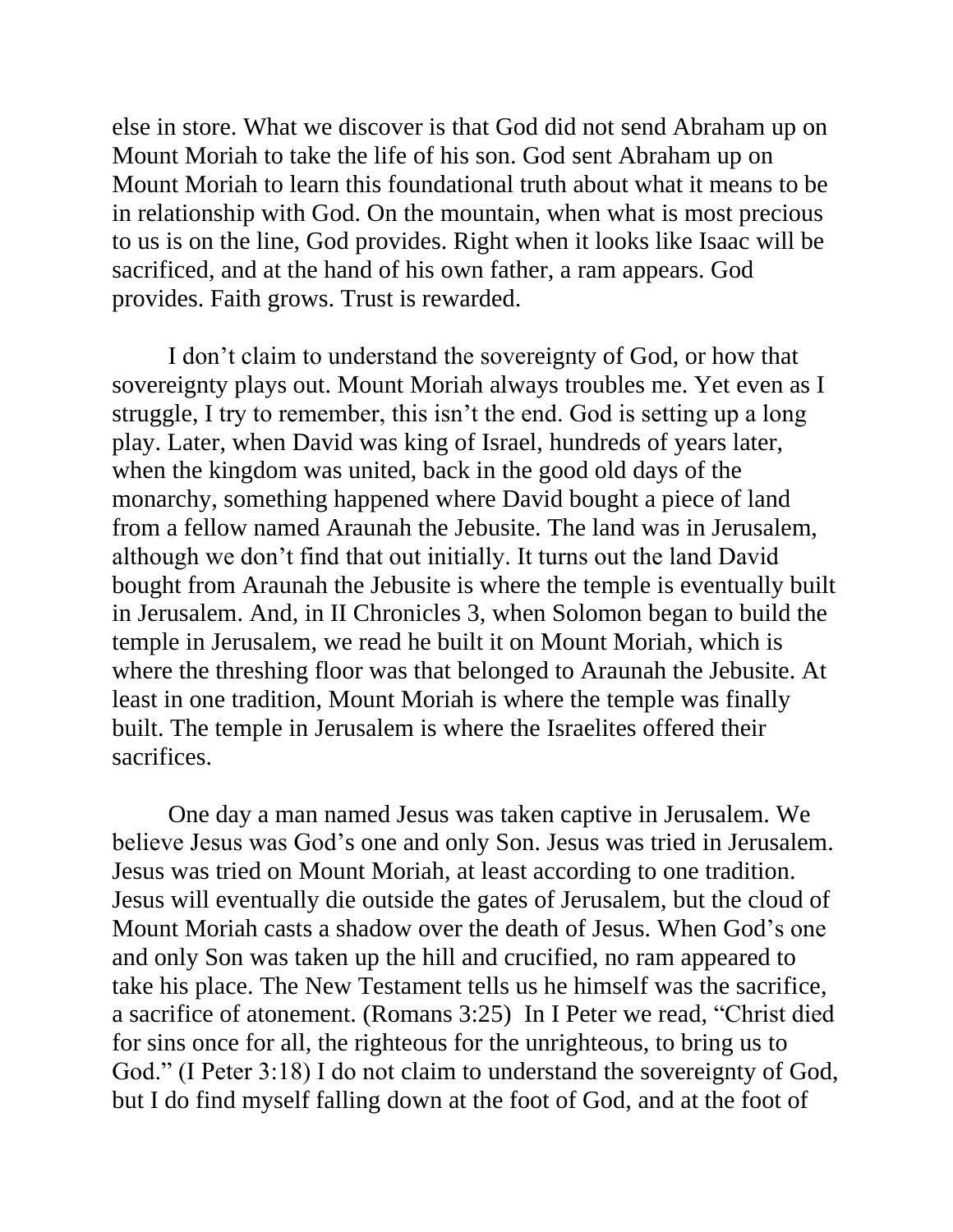the cross. I find myself giving thanks to the God who stood in my place, who stood in our place, and offered his life. Somehow what Abraham experienced on Mount Moriah, what we all experience on Mount Moriah when we realize we cannot hold onto what is most precious in our lives, somehow I find comfort and hope in knowing that God did not hold onto what was most precious to him. God sent his Beloved Son to die for us, for humanity, so that we might know there is a God who holds onto us, who holds us in the palm of his hand, who writes our name in the palm of his hand, and whose grip on our lives is so tight that there is nothing in all creation that can separate us from the love of God which he has shown us in Christ Jesus.

To understand the long play of God we will come face to face with Jesus Christ as he suffers and dies on the cross. And yet it is not only his death. Today Isaiah has called our attention not to death, but to a birth. A child was born during the days of Ahaz the king of Judah and it was cause for great rejoicing. Oh, the birth of a child is a common theme. Sarah and Abraham had a boy and they named him laughter. Under threat of a cruel Pharaoh who wanted to put every boy child to death, little old Moses floated out among the reeds and was rescued. And the long play continued. A couple left Bethlehem because of a famine and in their time of exile in Moab the dad and the two sons died and life was filled with bitterness. But in Moab we meet a woman named Ruth. In God's providence and in God's sovereignty the long play continues. When the story returns to Bethlehem, a kinsman redeemer appears. His name is Boaz. As the kinsman redeemer Boaz marries Ruth, even though Ruth is a foreigner from Moab. Because of this strange marriage, the woman whose husband died, the woman named Noami, Ruth's motherin-law, the woman who said she wanted to change her name to Marah because her life was bitter, by the end of the little book of Ruth Naomi is celebrating and her friends are crying with joy, "Naomi has a son." And what would a long play be without a genealogy? So the book of Ruth concludes with just such a genealogy. "Perez was the father of Hezron, Hezron the father of Ram, Ram the father of Amminadab, Ammindab the father of Nahshon, Nahshon the father of Salmon, Salmon the father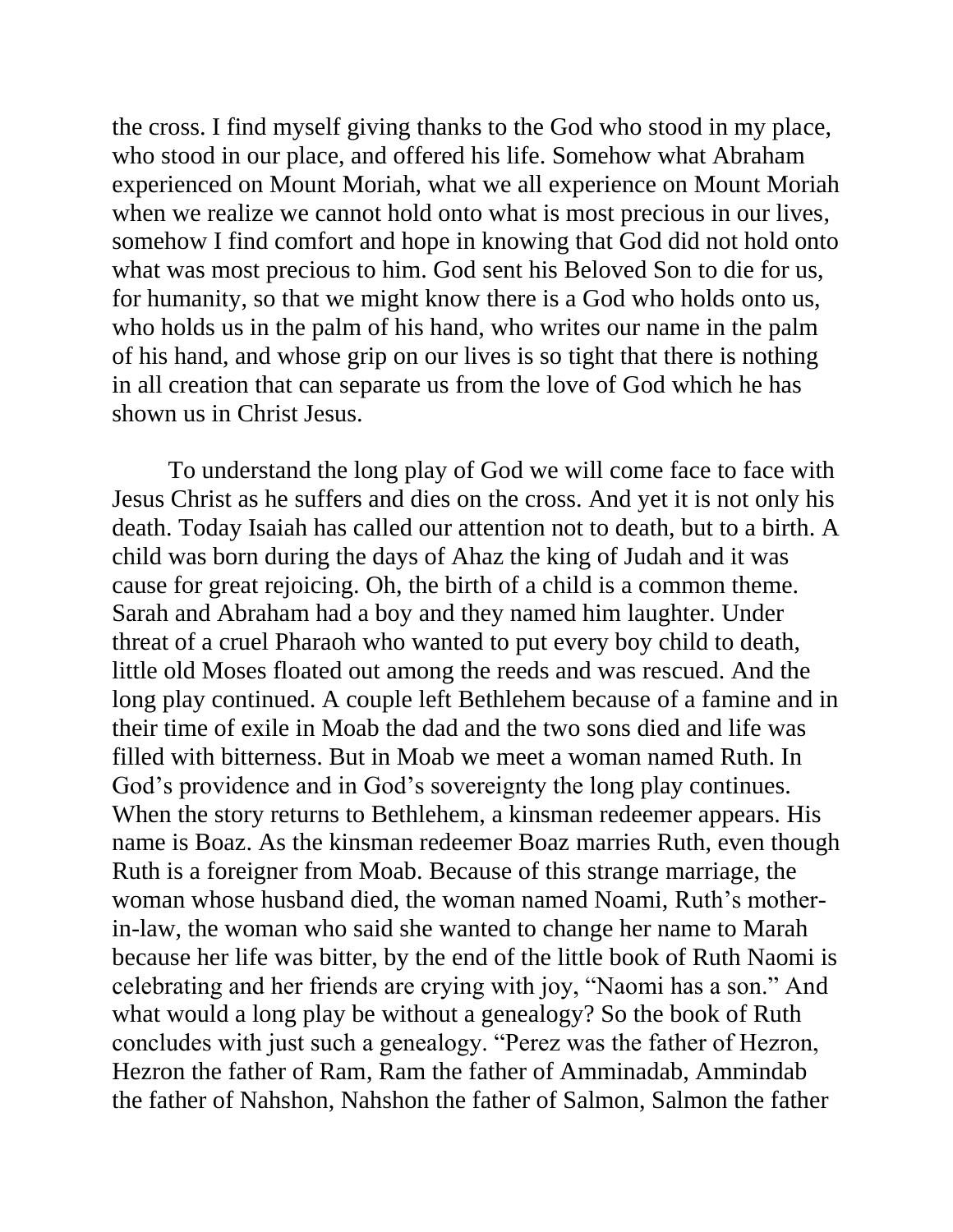of Boaz (yes, that Boaz, who was the kinsman redeemer for Ruth), Boaz the father of Obed, Obed the father of Jesse, and Jesse the father of…wait for it…wait for it…remember, this is a long play…and Jesse the father of David.

I love the little genealogy that we find in Ruth. It is a long play. You start mentioning generations and pretty soon you are up into the hundreds of years. Eventually, in the kingdom of David, there will be a king named Ahaz and a prophet named Isaiah and a promise that the virgin will be with child and unto us a child will be born and the bread crumbs just keep getting dropped along the path, like the manna in the wilderness that guided Israel for forty years. Year upon year the long play continues. And then many, many years later, we are brought back to that genealogy that first appeared in Ruth. By now that genealogy contains more generations and more years and more longing and more waiting. Now that genealogy from Ruth is wedded to a larger genealogy, a longer genealogy. Now the genealogy doesn't end with David. In Matthew chapter one there is a genealogy that takes us from Abraham to David, fourteen generations, and then fourteen more generations from David to that terrible time of exile in Babylon, and then fourteen more generations from the exile to the birth of…wait for it…wait for it…even though it tarries…wait for it…don't give up…don't despair…don't lose hope...wait for it...wait for God's long play...and fourteen generations from the exile to the birth of Jesus, who is called the Christ.

Now what Isaiah said to Ahaz is no longer just for Ahaz. It is no longer just for one particular crisis at one particular time and in one particular place. God intended with the promise found in Isaiah to address every crisis in every time and every place. God intended to bring salvation to this world, to this whole world. God intended to send his one and only Son, so that whoever believes in him would not perish but have life. Everlasting life. All this took place to fulfill what the Lord said through the prophet Isaiah: "The virgin shall be with child and will give birth to a son, and they will call him I*mmanuel*—which means 'God is with us."" (Matthew 1:23)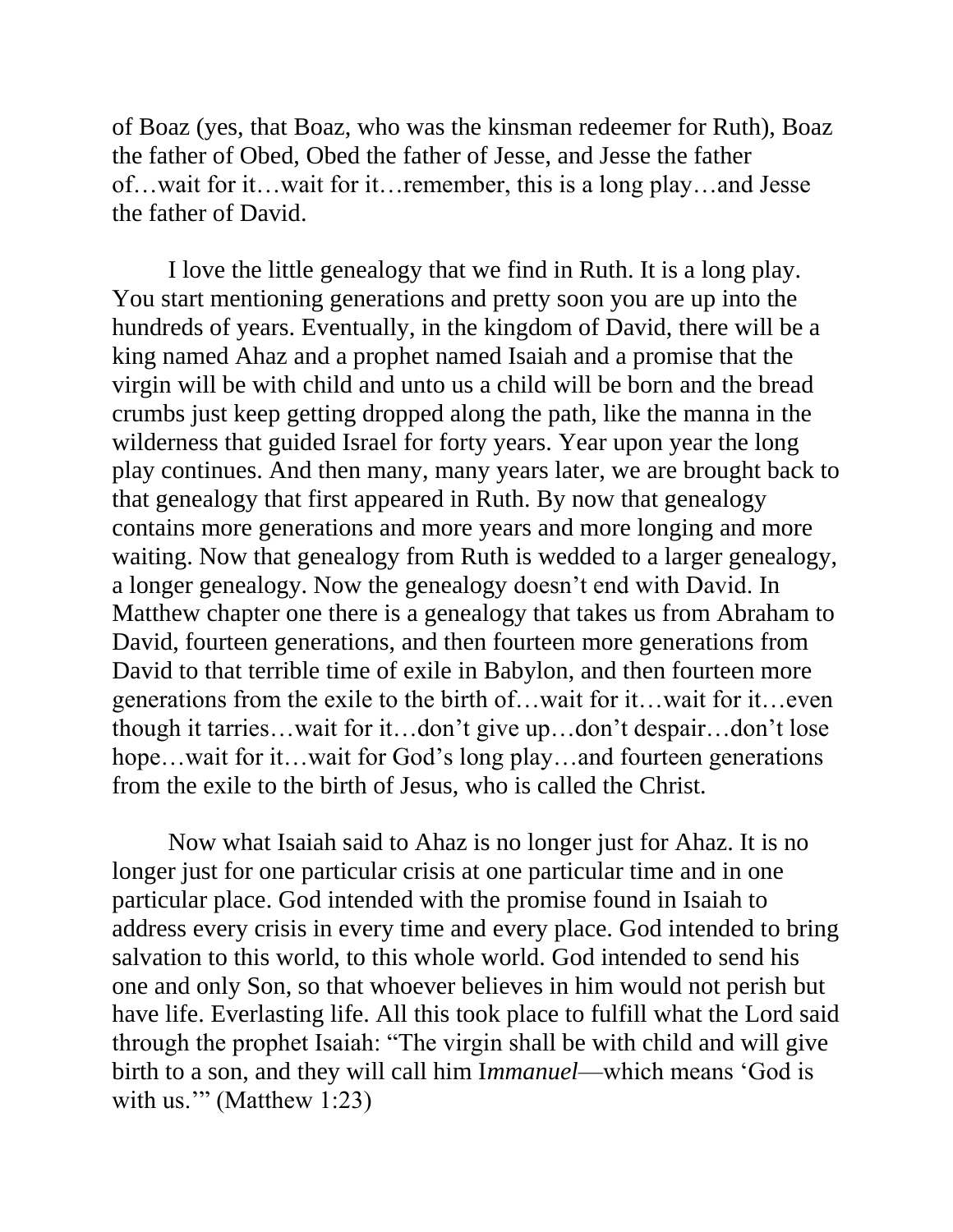Because of that we rejoice in that ancient passage and claim it as our very own. "For unto us a child is born, unto us a son is given, and the government will be on his shoulders. And he will be called Wonderful Counselor, Mighty God, Everlasting Father, Prince of Peace. Of the increase of his government and peace there will be no end. He will reign on David's throne and over his kingdom, establishing and upholding it with justice and righteousness from that time on and forever. The zeal of the Lord Almighty will accomplish this." And my daughter, the one and only Hogles Eberts, said I was the king of the long play. No, no, not even close. That title belongs to God. And when we get even a glimpse, just a tiny glimpse of God's long and loving play, we break out in the Hallelujah Chorus. For the Lord God ominipotent reigneth…forever…and ever…and ever…that's the best long play ever.

Not long after I ordered Sports Illustrated for our son Jake, and it got delivered to Salo Eberts, our daughter Hayley, aka Hogles Eberts ordered me a magazine. She loves learning, and she loves science, so she gave me a subscription to National Geographic. I was so pleased to receive my first issue I called her to tell her thanks. She asked if I looked at the subscription label. I had not looked at the subscription label. No wonder she wanted me to look at the label. It was addressed to Wouvie Eberts. I like that name Wouvie. Julie says I should use it when I'm a grandpa.

Then something happened a few months later that just blew me away. My National Geographic came in the mail. It was addressed as always to Wouvie Eberts. How do you think Wouvie felt when he looked at the cover and saw a picture of Jesus? And read an article about how so many archaeological discoveries are confirming stories from the Bible? And saw pictures of people today, who are still worshiping Jesus? There were pictures of Indonesians being baptized in the Jordan River, Samaritans gathering at holy sites, and Ethiopians huddled together in prayer. The final picture was of a man on his knees, at the place where Jesus suffered. Many think that place was Mount Moriah. More than 2,000 years since Jesus lived and died, more than 2700 years